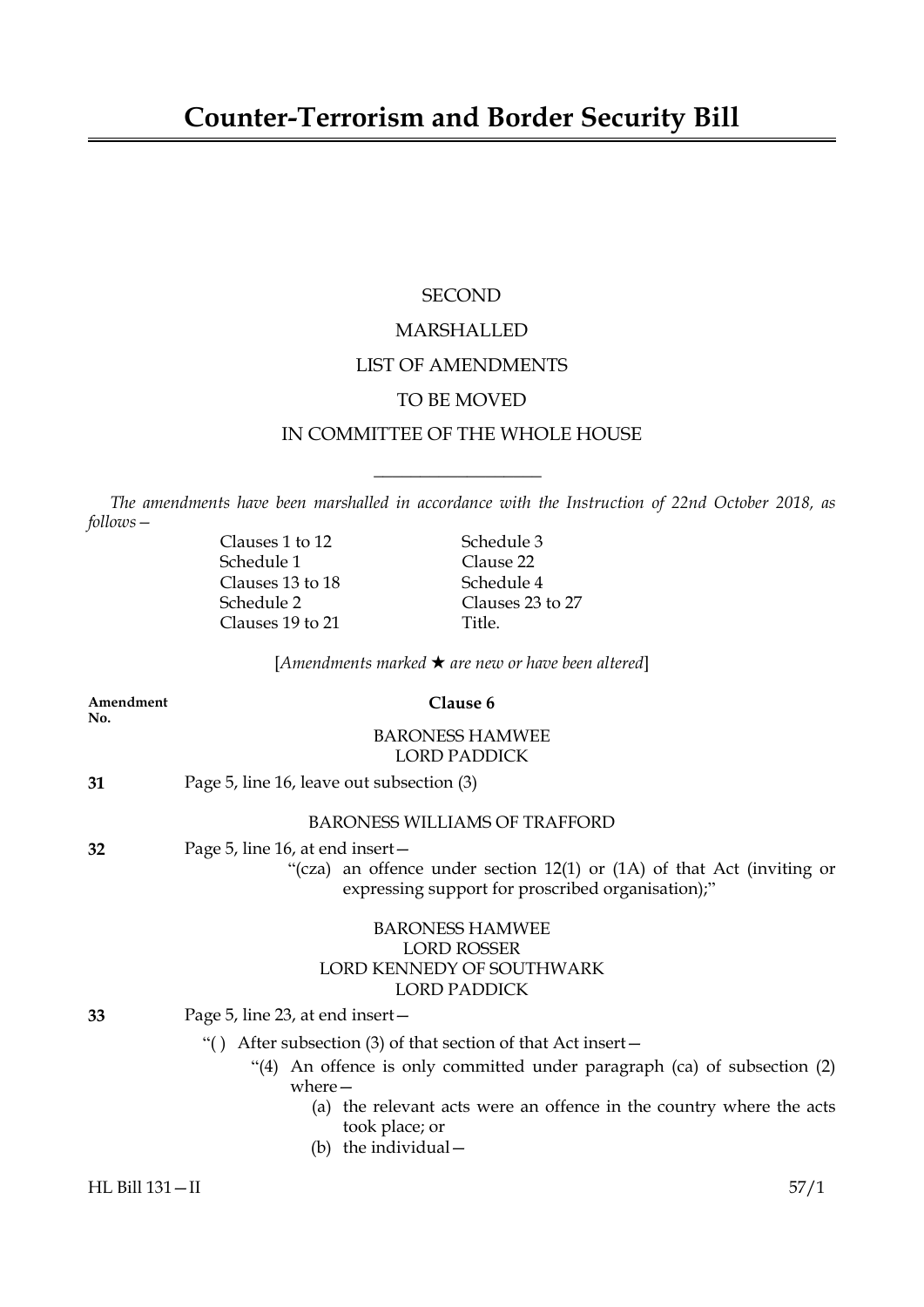#### **Clause 6** *- continued*

- (i) is a British national; or
- (ii) has been present in the United Kingdom for a continuous period of at least six months in the last ten years.""

# **After Clause 6**

# LORD FAULKS LORD HODGSON OF ASTLEY ABBOTTS LORD BETHELL

**34** Insert the following new Clause—

#### **"Treason: aiding a hostile State or organisation**

- (1) A person commits a treason offence if, with intent to aid—
	- (a) a terrorist attack on the United Kingdom by any State or organisation, or
	- (b) any State or organisation that intends to mount a terrorist attack on the United Kingdom or is engaged in a process of planning or preparing for such an attack on the United Kingdom,

they engage in conduct falling within subsection (2).

- (2) A person engages in conduct falling within this subsection if they do an act that is designed to—
	- (a) help carry out a terrorist attack or facilitate the carrying out of a terrorist attack on the United Kingdom, or
	- (b) help the planning of or preparation for a terrorist attack on the United Kingdom, or
	- (c) aid the military or intelligence operations of a State or organisation falling within subsection  $(1)(b)$ .
- (3) This section applies—
	- (a) in the United Kingdom, to any person who enjoys the protection of the Crown, and
	- (b) outside the United Kingdom, to any British citizen or any person who is settled in the United Kingdom.
- (4) A person guilty of a treason offence shall be sentenced to imprisonment for life unless, given the circumstances of the offence and the offender, a sentence of imprisonment for life would be manifestly unjust."

#### **Clause 7**

# BARONESS HAMWEE LORD ROSSER LORD KENNEDY OF SOUTHWARK LORD MARKS OF HENLEY-ON-THAMES

**35** Page 5, line 31, leave out subsection (3)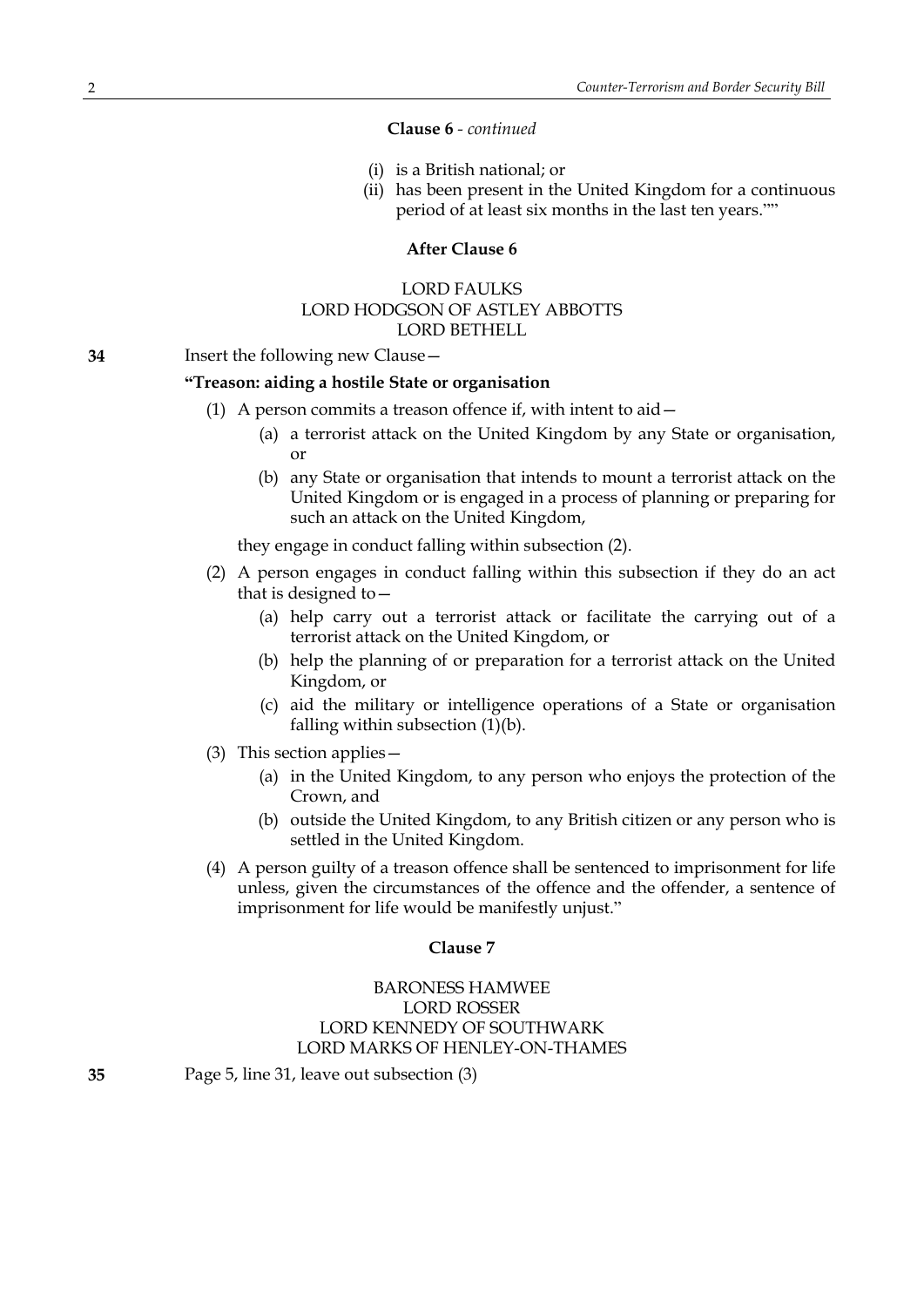## **Clause 7** *- continued*

## LORD MARKS OF HENLEY-ON-THAMES LORD PADDICK

*The above-named Lords give notice of their intention to oppose the Question that Clause 7 stand part of the Bill.*

#### **Clause 8**

## LORD MARKS OF HENLEY-ON-THAMES LORD THOMAS OF GRESFORD

*The above-named Lords give notice of their intention to oppose the Question that Clause 8 stand part of the Bill.*

## **Clause 9**

# LORD MARKS OF HENLEY-ON-THAMES LORD THOMAS OF GRESFORD

*The above-named Lords give notice of their intention to oppose the Question that Clause 9 stand part of the Bill.*

# **Clause 10**

## LORD MARKS OF HENLEY-ON-THAMES LORD THOMAS OF GRESFORD

*The above-named Lords give notice of their intention to oppose the Question that Clause 10 stand part of the Bill.*

## **Clause 11**

## LORD MARKS OF HENLEY-ON-THAMES LORD THOMAS OF GRESFORD

*The above-named Lords give notice of their intention to oppose the Question that Clause 11 stand part of the Bill.*

#### **Clause 12**

# LORD PADDICK LORD MARKS OF HENLEY-ON-THAMES

**36** Page 13, line 27, at end insert—

"( ) For the purposes of this section the right to use a motor vehicle includes the right to use it as a borrower or by renting."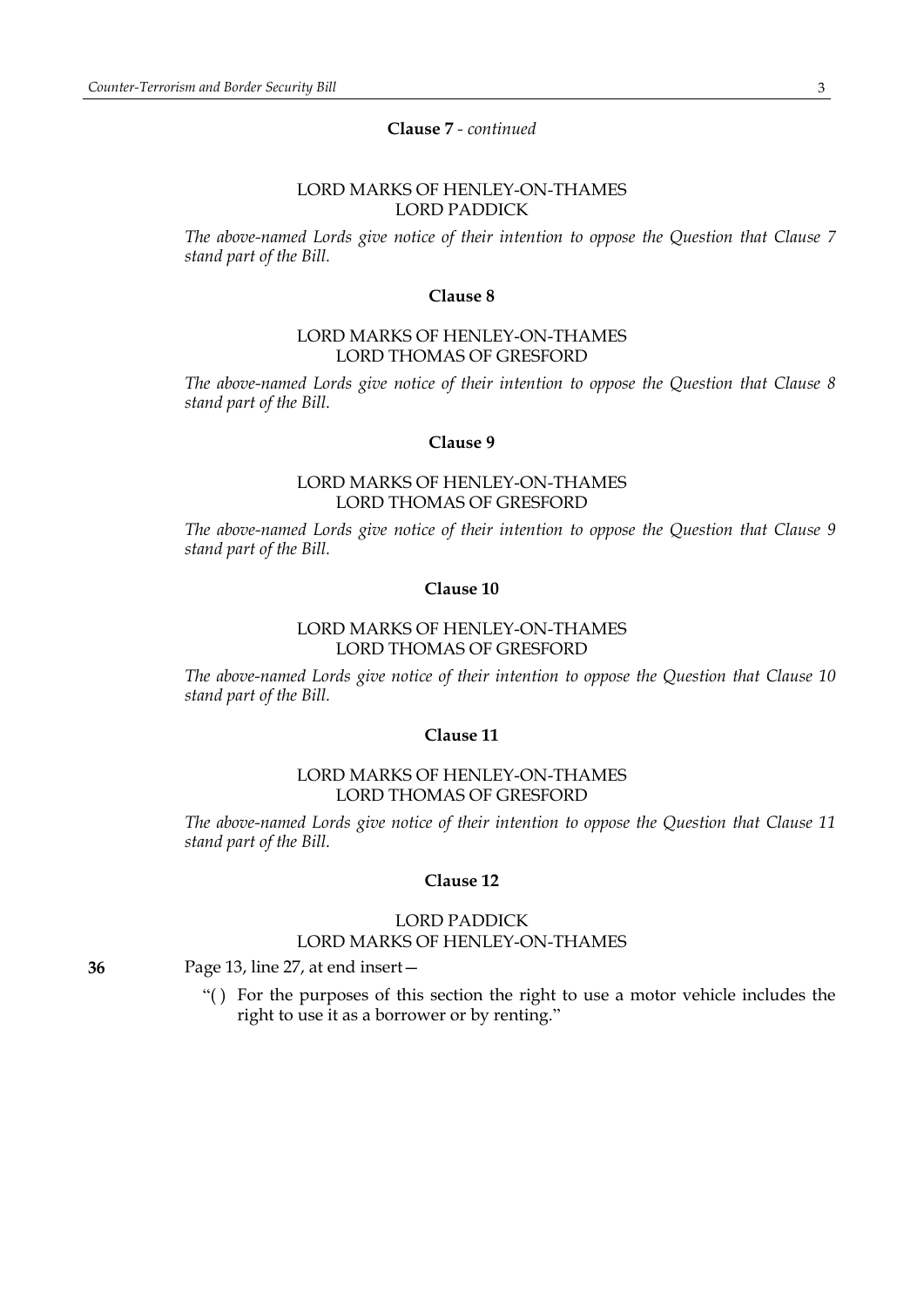## **Clause 12** *- continued*

## BARONESS HAMWEE LORD PADDICK LORD ROSSER LORD KENNEDY OF SOUTHWARK

- **37** Page 14, line 36, at end insert—
	- "( ) After section 53 (period for which notification requirements apply) insert—

#### "**53A Review of the necessity and proportionality of notification**

- (1) A person to whom the notification requirements apply may apply to the chief officer of police for the area in which that person resides for a determination that the person should no longer be subject to the notification requirements ("an application for review").
- (2) An application for review may be made after a person has been subject to notification requirements for a period of 5 years and every 5 years thereafter, following a determination of the review.
- (3) The chief officer of police to whom an application for review is made shall review the necessity and proportionality of the notification requirements and shall make a decision as to whether that person should continue to be subject to the notification requirements.
- (4) Where a determination has been made under subsection (3) that the person should no longer be subject to the notification requirements, then that person is no longer subject to the notification requirements.
- (5) Where a determination has been made under subsection (3) that the person should continue to be subject to the notification requirements, the applicant has a full right of appeal to the Special Immigration Appeals Commission within 21 days of the date of decision.""

#### **Schedule 1**

# LORD PADDICK LORD MARKS OF HENLEY-ON-THAMES

**38** Page 27, line 15, after "holds" insert "or which they are entitled to operate"

#### **Clause 13**

# BARONESS HAMWEE LORD ROSSER LORD KENNEDY OF SOUTHWARK LORD PADDICK

**39** Page 15, line 16, leave out from "assessing" to "and" in line 17 and insert "whether the person to whom the warrant relates is in breach of his or her notification requirements;"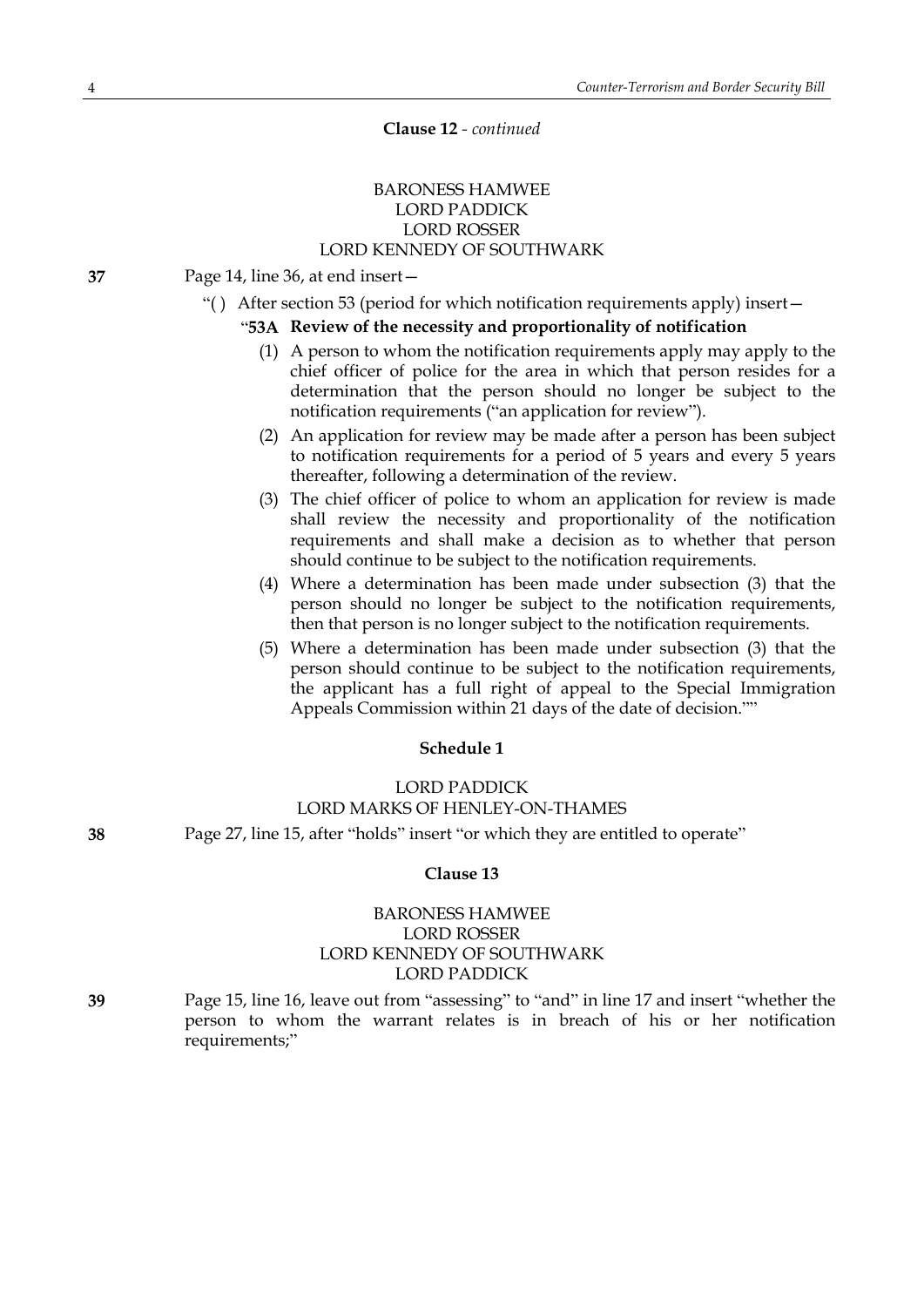**Clause 13** *- continued*

# BARONESS HAMWEE LORD ROSSER LORD KENNEDY OF SOUTHWARK

|            | LORD KENNEDY OF SOUTHWARK                                                                                                                                                                                                                                                                 |  |
|------------|-------------------------------------------------------------------------------------------------------------------------------------------------------------------------------------------------------------------------------------------------------------------------------------------|--|
| 40         | Page 15, line 25, at end insert –<br>"(ba) that there are reasonable grounds to believe that the<br>person to whom the warrant relates is in breach of his or<br>her notification requirements,"                                                                                          |  |
|            | <b>BARONESS HAMWEE</b><br><b>LORD ROSSER</b><br>LORD KENNEDY OF SOUTHWARK<br><b>LORD PADDICK</b>                                                                                                                                                                                          |  |
| 41         | Page 15, line 26, after "necessary" insert "and proportionate"                                                                                                                                                                                                                            |  |
| Clause 16  |                                                                                                                                                                                                                                                                                           |  |
|            | <b>LORD PADDICK</b><br>LORD MARKS OF HENLEY-ON-THAMES                                                                                                                                                                                                                                     |  |
| 42         | Page 20, line 2, after "controls)" insert –                                                                                                                                                                                                                                               |  |
|            | "(a) in paragraph 2(4) leave out "whether or not" and insert "if",                                                                                                                                                                                                                        |  |
|            | (b) in paragraph 3 at end insert "if he has reasonable grounds for<br>suspecting that the person falls within section $40(1)(b)$ ,<br>,,<br>(c)                                                                                                                                           |  |
| 43         | Page 20, line 9, at end insert "committed on the occasion on which the person was<br>questioned"                                                                                                                                                                                          |  |
| 44         | Page 20, leave out lines 11 to 13                                                                                                                                                                                                                                                         |  |
| 45         | Page 20, leave out lines 14 to 19                                                                                                                                                                                                                                                         |  |
| 46         | Page 20, line 25, at end insert -                                                                                                                                                                                                                                                         |  |
|            | "() In Schedule 7 to the Terrorism Act 2000 (port and border controls), in<br>paragraph 6(1) at the end insert "if he has reasonable grounds to suspect the<br>person or, in the case of stopping a vehicle, a person in the vehicle is a person<br>falling within section $40(1)(b)$ "." |  |
| Schedule 2 |                                                                                                                                                                                                                                                                                           |  |
|            | <b>BARONESS HAMWEE</b><br><b>LORD PADDICK</b>                                                                                                                                                                                                                                             |  |
| 47         | Page 29, line 5, leave out paragraph 2                                                                                                                                                                                                                                                    |  |
|            |                                                                                                                                                                                                                                                                                           |  |

**48** Page 29, line 29, leave out sub-paragraph (4)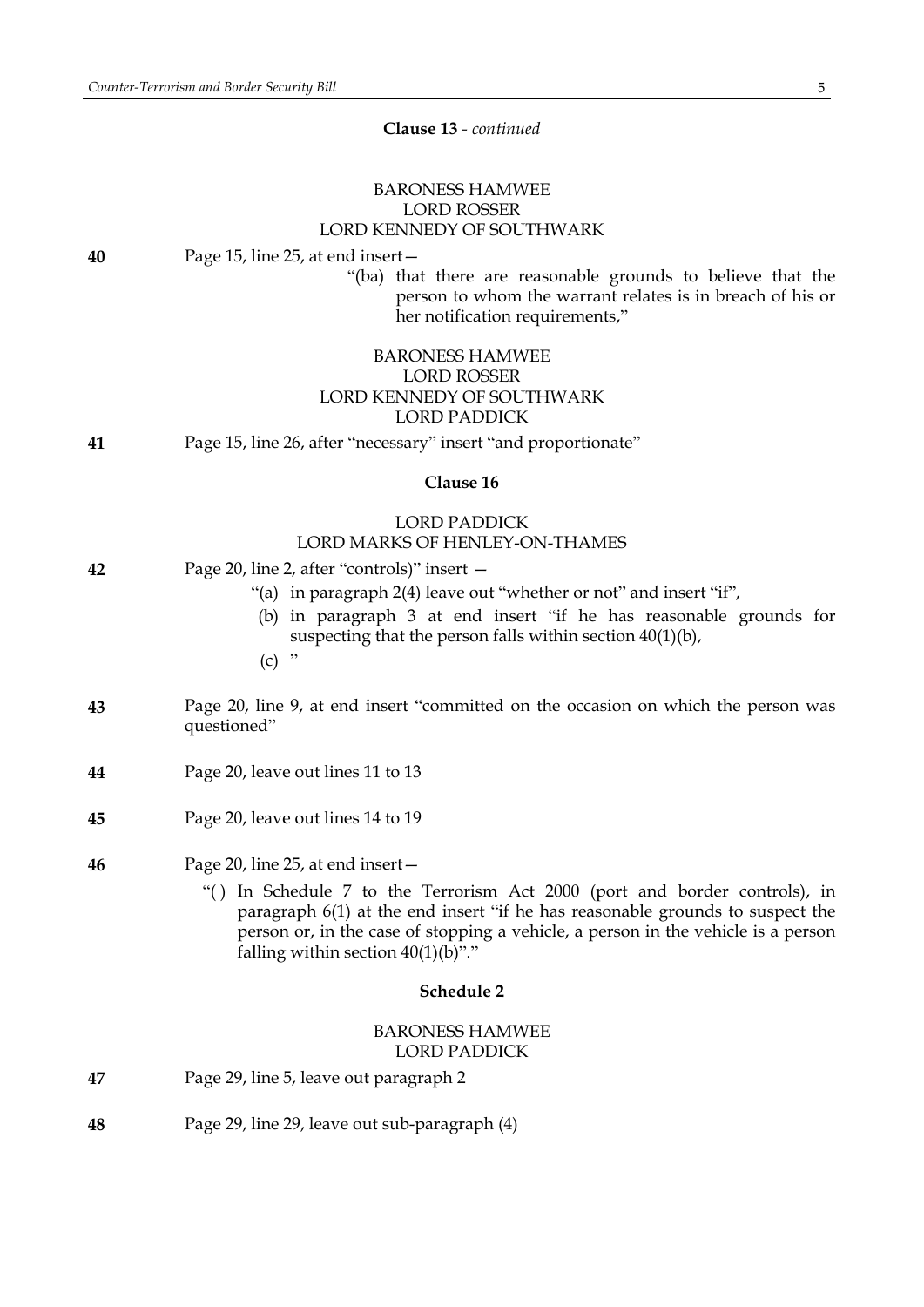- **49** Page 32, line 3, leave out sub-paragraph (4)
- **50** Page 33, line 3, leave out sub-paragraph (4)
- **51** Page 34, line 32, leave out sub-paragraph (4)
- **52** Page 36, line 4, leave out sub-paragraph (4)
- **53** Page 37, line 28, leave out paragraph 19

## **Clause 19**

## BARONESS HOWE OF IDLICOTE

- **54** Page 21, line 19, at end insert—
	- "(4A) Section 37 (membership and proceedings of panel) is amended in accordance with subsections (4B) and (4C).
		- (4B) At the end of subsection (1)(b) insert ", unless they are the person who referred the particular identified individual for an assessment under section 36, in which case they must appoint an alternative person to represent them on the panel in accordance with subsections (2) and (2A)."
	- (4C) After subsection (2) insert—
		- "(2A) The representative appointed under subsection (2) must not be the person who referred the particular identified individual for an assessment under section 36.""

#### LORD PADDICK LORD STUNELL

- **55** Page 21, line 19, at end insert—
	- "( ) After subsection (3) insert—
		- "(3A) The Secretary of State must ensure the collection and annual release of statistics on—
			- (a) the religion, and
			- (b) the ethnicity,
			- of identified individuals referred under subsection (2).""

# **56** Page 21, line 19, at end insert—

- "( ) In subsection (5), after paragraph (d) insert—
	- "(e) any other matters relevant to safeguarding the identified individual"."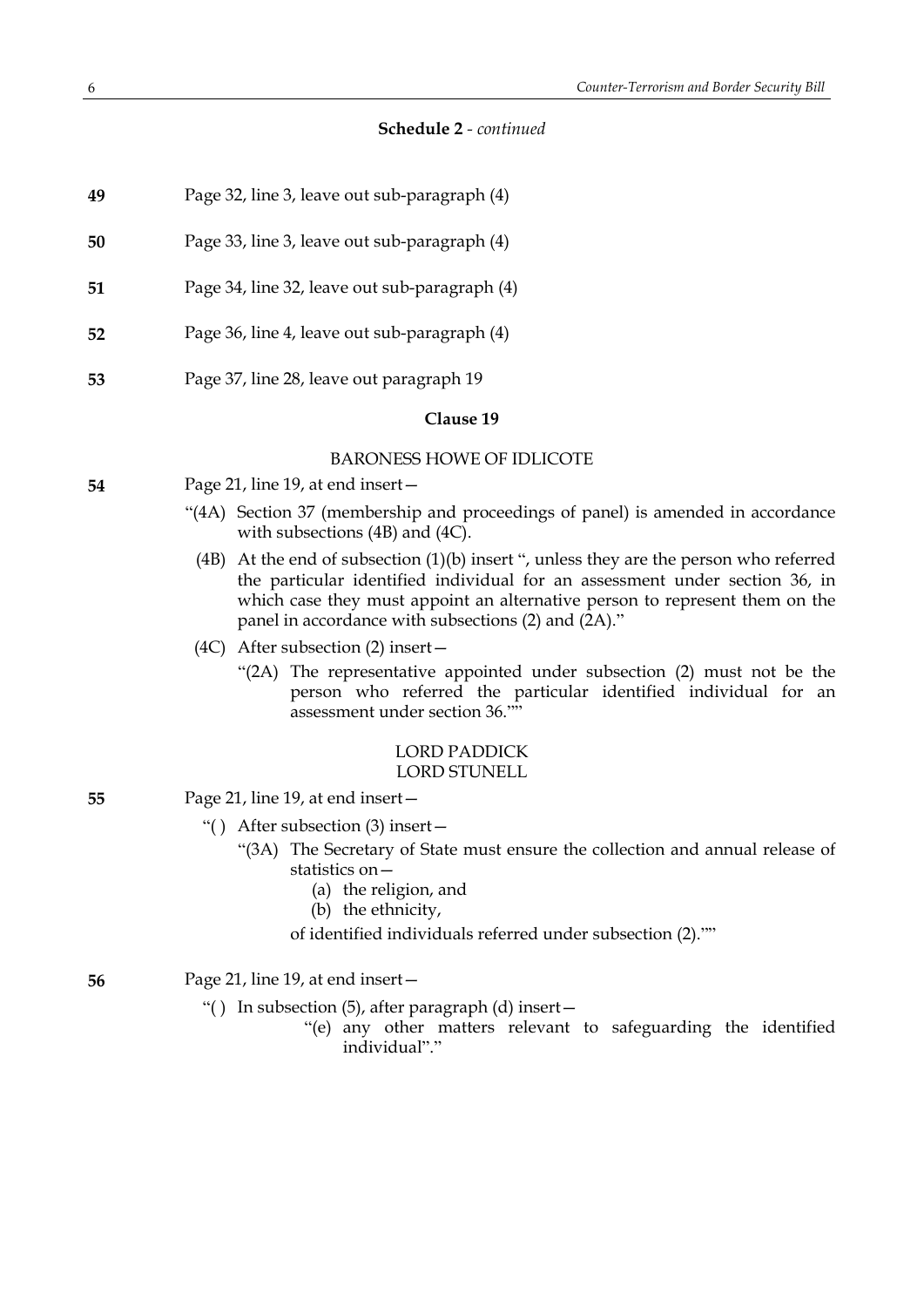#### **Clause 19** *- continued*

# BARONESS HAMWEE BARONESS JONES OF MOULSECOOMB LORD STUNELL BARONESS LAWRENCE OF CLARENDON

**57** Page 21, line 25, at end insert—

- "( ) After section 40 (indemnification), insert—
	- "**40A Independent review of preventing people being drawn into terrorism and support for those vulnerable to being drawn into terrorism**
		- (1) The Secretary of State must make arrangements for an independent review of the Government's Prevent strategy for preventing people from being drawn into terrorism and for supporting those vulnerable to being drawn into terrorism within 6 months of this provision entering into force.
		- (2) The Secretary of State must report on the findings of the review. This report must be laid before both Houses of Parliament within 18 months of this provision entering into force.""

# LORD PADDICK LORD STUNELL

*The above-named Lords give notice of their intention to oppose the Question that Clause 19 stand part of the Bill.*

#### **After Clause 20**

#### LORD MARLESFORD

**58** Insert the following new Clause—

#### **"Review: national identity numbers**

- (1) Within the period of 2 years beginning with the day on which this Act is passed, the Secretary of State must lay a report before both Houses of Parliament reviewing the case for the introduction of national identity numbers to assist in countering terrorism and ensuring border security.
- (2) The review must consider whether unique national identity numbers should be linked to a secure and central database containing biometric data to assist with establishing and verifying the identity of possible terrorism suspects or those engaged in hostile state activity, accessible by the relevant national authorities."

# LORD ANDERSON OF IPSWICH BARONESS MANNINGHAM-BULLER LORD JUDGE LORD PADDICK

#### **59** Insert the following new Clause—

## **"Review of proscription**

- (1) Section 3 of the Terrorism Act 2000 is amended as follows.
- (2) After subsection (6), insert—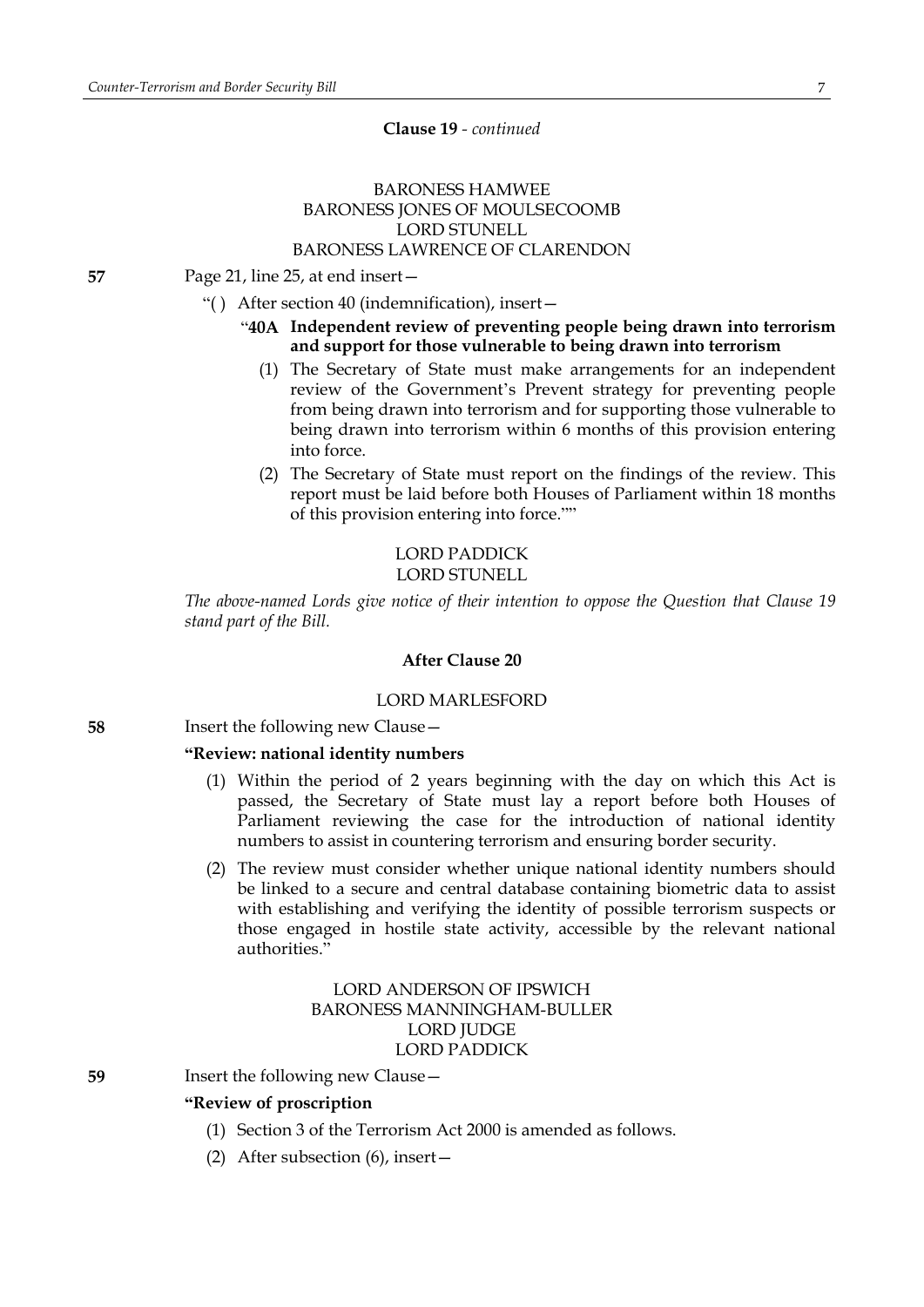#### **After Clause 20** *- continued*

- "(6A) In respect of each organisation listed in Schedule 2, the Secretary of State must at least once in every calendar year, starting in the calendar year following its listing—
	- (a) review the activities of that organisation,
	- (b) determine whether that organisation satisfies the conditions for proscription in subsections (5) to (6),
	- (c) decide whether to vary or revoke the listing or to take no action with respect to it,
	- (d) publish each such decision, and
	- (e) lay a record of such decision before Parliament.""

#### **Clause 21**

#### BARONESS WILLIAMS OF TRAFFORD

**60** Page 22, line 4, leave out from "borders" to end of line 7

## BARONESS JONES OF MOULSECOOMB LORD PADDICK LORD MARKS OF HENLEY-ON-THAMES

*The above-named Lords give notice of their intention to oppose the Question that Clause 21 stand part of the Bill.*

#### **After Clause 21**

#### LORD MARLESFORD

**61** Insert the following new Clause—

## **"Review: dual passports**

- (1) Within the period of 12 months beginning with the day on which this Act is passed, the Secretary of State must lay a report before both Houses of Parliament evaluating the case for requiring dual nationality British citizens to declare the nationality of their other passport or passports in order to assist with border security.
- (2) The review must consider whether information on dual or multiple passport holders should be made available to border security staff and other relevant national authorities via a centralised database."

#### BARONESS JONES OF MOULSECOOMB

**62** Insert the following new Clause—

#### **"Consultation on the impact of this Act on the right to protest etc**

- (1) Within the period of one month beginning with the passing of this Act the Secretary of State must consult on the probable impact of the provisions of this Act on the right to protest and undertake peaceful, non-violent direct action.
- (2) As part of this consultation, the Secretary of State must consider whether to introduce—
	- (a) a statutory definition of "domestic extremism" and statutory criteria for designating individuals as "domestic extremists"; and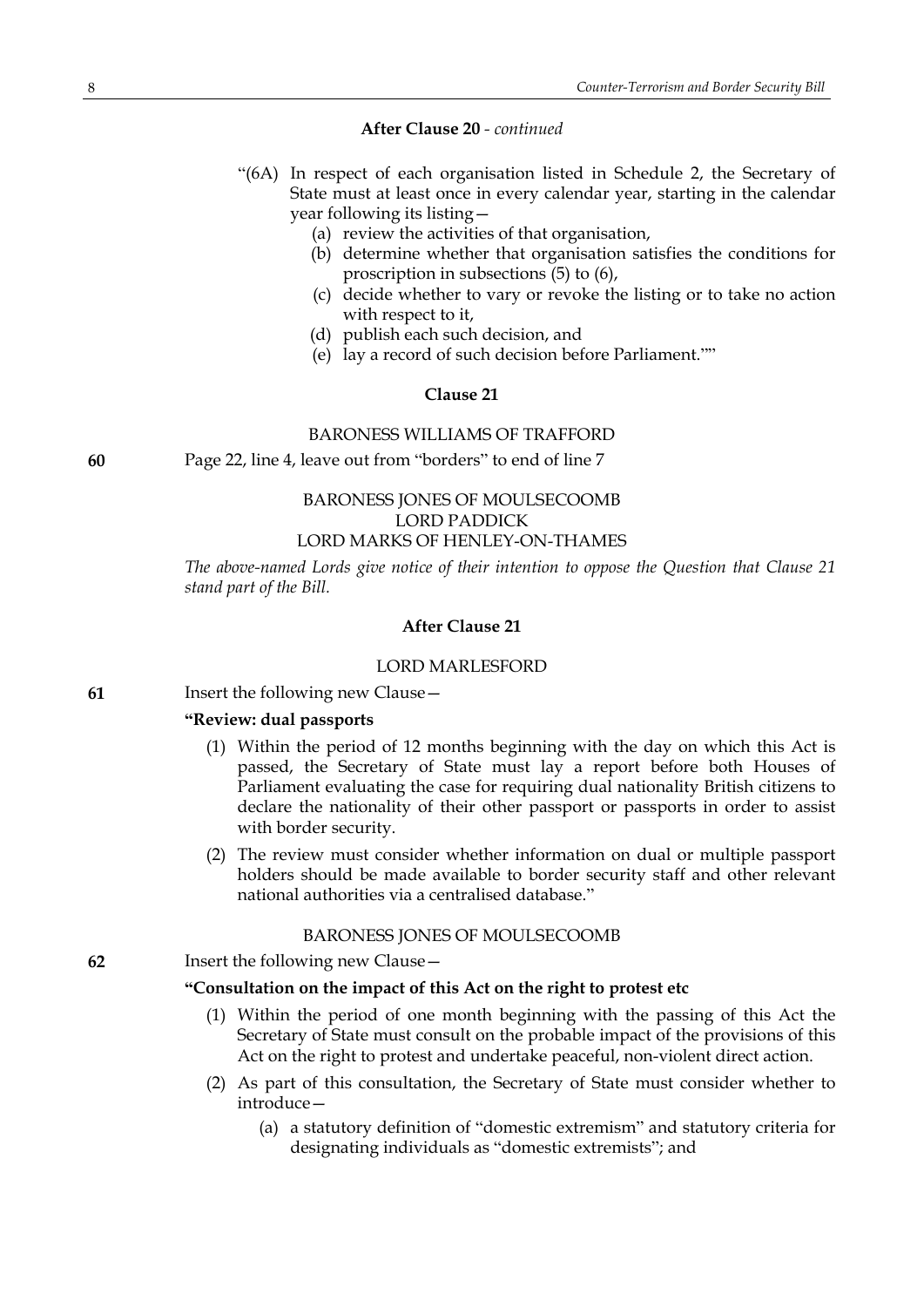## **After Clause 21** *- continued*

- (b) independent judicial oversight of counter-terrorist operations relating to domestic extremism, including the designation of individuals as "domestic extremists".
- (3) The Secretary of State must lay a report of the outcome of the consultation before both Houses of Parliament."

#### LORD MARKS OF HENLEY-ON-THAMES LORD PADDICK

**63** Insert the following new Clause—

## **"Access to a solicitor**

- (1) Schedule 8 to the Terrorism Act 2000 is amended as follows.
- (2) In paragraph 7(1) leave out "paragraphs 8 and 9" and insert "paragraph 8".
- (3) In paragraph 7A—
	- (a) leave out sub-paragraph (3);
	- (b) in sub-paragraph (6) leave out from second "would" to the end and insert "create an immediate risk of physical injury to any person";
	- (c) in sub-paragraph (7) at the end insert "provided the consultation is in private";
	- (d) leave out sub-paragraph (8).
- (4) Leave out paragraph 9."

# **Schedule 3**

# BARONESS HAMWEE LORD PADDICK

- **64** Page 38, line 36, leave out from "may" to "grounds" in line 37 and insert "only exercise the powers under this paragraph where there are reasonable"
- **65** Page 38, line 38, at end insert "and where it is necessary and proportionate to do so"

# LORD ANDERSON OF IPSWICH LORD JUDGE

- **66** Page 38, line 41, leave out "hostile act" and insert "serious crime"
- **67** Page 39, line 4, leave out sub-paragraph (6)

#### LORD MARLESFORD

**67A** Page 39, line 41, at end insert—

"( ) give the examining officer on request a sample of P's DNA."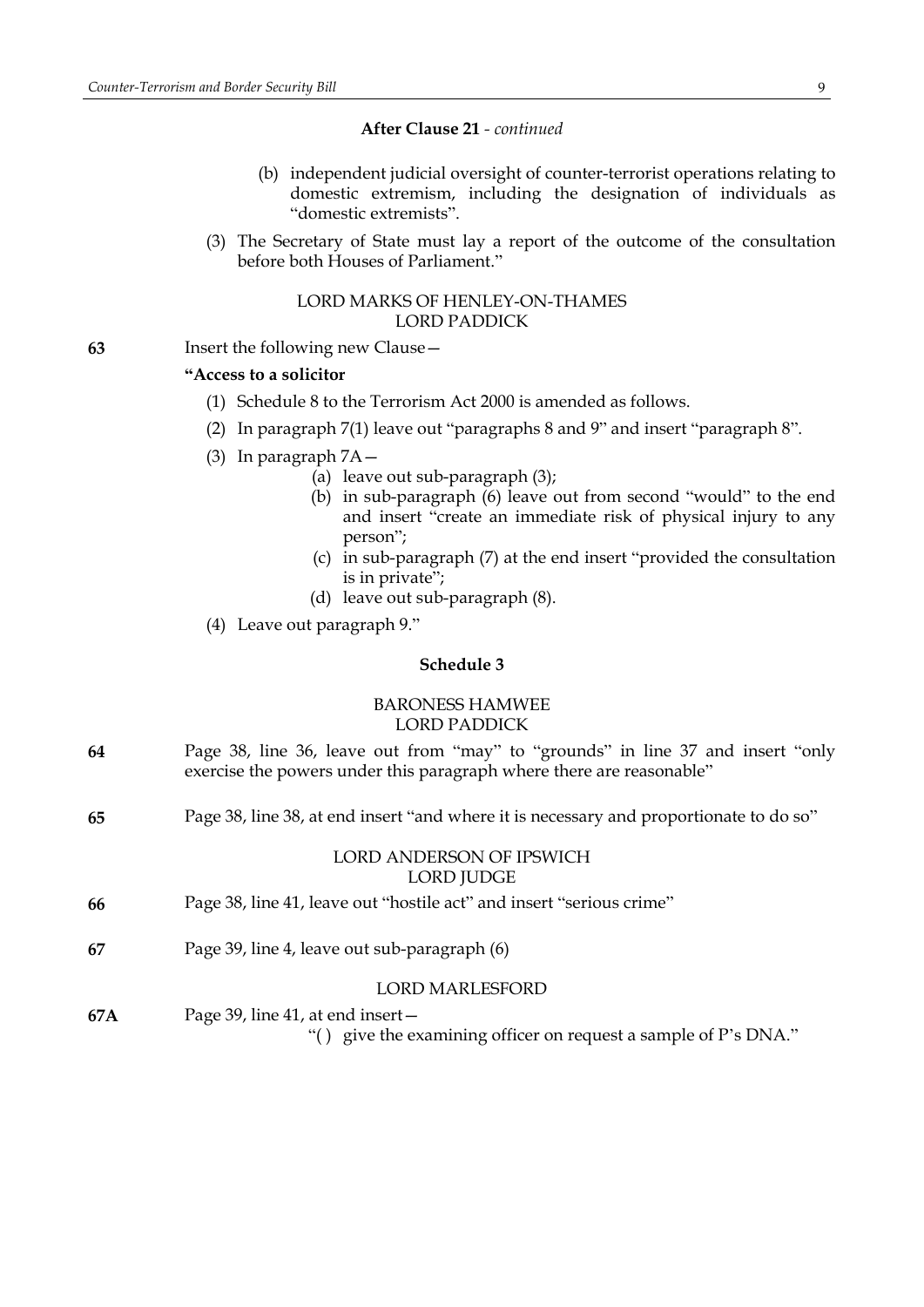## BARONESS JONES OF MOULSECOOMB EARL ATTLEE

| Page 39, line 41, at end insert -<br>68 |  |
|-----------------------------------------|--|
|-----------------------------------------|--|

- "( ) A person may refuse a request for documents or information under subparagraph  $(1)$  where  $-$ 
	- (a) the information or document in question consists of journalistic material within the meaning of either section 13 of the Police and Criminal Evidence Act  $198\overline{4}$  or section 264(1) to (4) or (6) and (7) of the Investigatory Powers Act 2016; or
	- (b) the information or document in question is subject to legal privilege."

#### **69** Page 40, line 42, at end insert—

"( ) Information or documents given by a person in response to the exercise of powers under paragraph 1 or 2 may not be used in evidence in criminal proceedings where that material falls within the meaning of section 13 of the Police and Criminal Evidence Act 1984 or section 264(1) to (4) or (6) and (7) of the Investigatory Powers Act 2016."

## BARONESS WILLIAMS OF TRAFFORD

**70** Page 43, line 29, at end insert ", other than an article in respect of which an authorisation is granted under paragraph 13A"

## EARL ATTLEE

#### BARONESS JONES OF MOULSECOOMB

**71** Page 44, leave out lines 20 and 21 and insert "journalistic material, within the meaning of section 13 of the Police and Criminal Evidence Act 1984 or section 264(1) to (4) or (6) and (7) of the Investigatory Powers Act 2016"

## BARONESS WILLIAMS OF TRAFFORD

- **72** Page 45, line 6, after "representations" insert ", before the end of whatever period the Commissioner may specify,"
- **73** Page 45, line 8, at end insert "before the end of that period"
- **74** Page 45, line 15, leave out from "constable" to end of line 21 and insert ", the responsible chief officer,"
- **75** Page 45, line 23, at end insert—
	- "( ) In sub-paragraph (3) "responsible chief officer" means—
		- (a) in a case where the article was taken in connection with an investigation being conducted by a police force in England and Wales, the chief officer of police of that police force;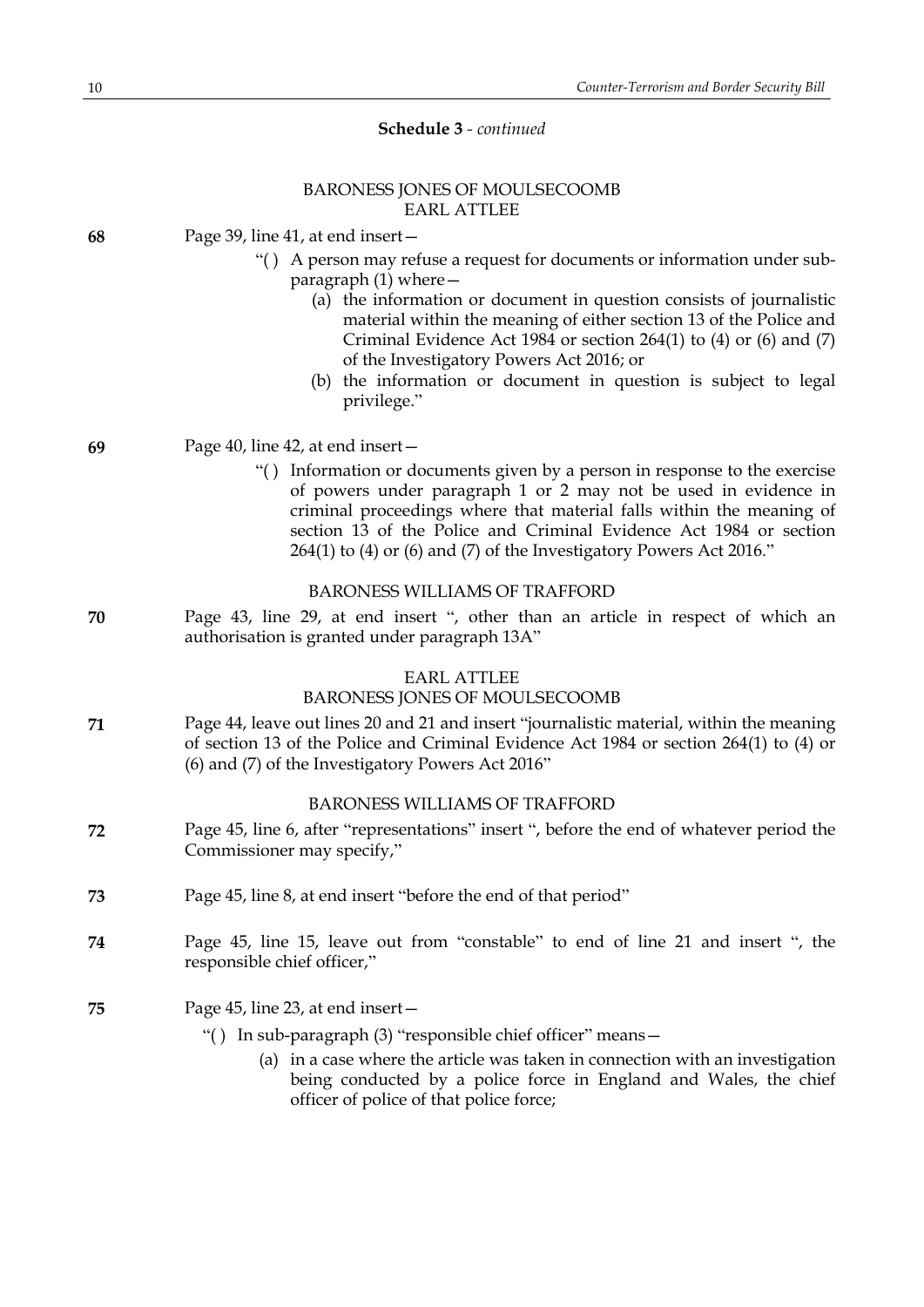- (b) in a case where the article was taken in connection with an investigation being conducted by the Police Service of Scotland, the chief constable of the Police Service of Scotland;
- (c) in a case where the article was taken in connection with an investigation being conducted by the Police Service of Northern Ireland, the Chief Constable of the Police Service of Northern Ireland;
- (d) in any other case—
	- (i) where the examining officer is a constable of a police force in England and Wales, the chief officer of police of that police force,
	- (ii) where the examining officer is a constable of the Police Service of Scotland, the chief constable of the Police Service of Scotland, or
	- (iii) where the examining officer is a constable of the Police Service of Northern Ireland, the Chief Constable of the Police Service of Northern Ireland."

**76** Page 45, line 35, at end insert—

"( ) A requirement under this paragraph to invite representations from, or to provide information to, the person from whom an article was taken applies only so far as it is reasonably practicable to do so."

**77** Page 45, line 36, at end insert—

" $13A(1)$  This paragraph applies where  $-$ 

- (a) an article is retained by virtue of paragraph  $11(2)(d)$  or (e), and
- (b) the examining officer who retained the article considers that the urgency condition is met in relation to the article.
- (2) The urgency condition is met in relation to an article if  $-$ 
	- (a) there is an urgent need for the article to be examined or otherwise used for the purpose of preventing—
		- (i) the carrying out of a hostile act, or
		- (ii) death or significant injury,

or for the purpose of mitigating the risk of any such act, death or injury occurring, and

- (b) the time it would take for the requirements of paragraphs 12 and 13 to be complied with in relation to the article would not enable such use to take place with sufficient urgency.
- (3) The examining officer may apply to a senior officer for authorisation to continue to retain and use the article.
- (4) An application under sub-paragraph (3) in relation to an article may be made only to a senior officer who has not been directly involved in the exercise of any power under this Part of this Schedule to take the article or to question a person from whom the article was taken.
- (5) A senior officer may grant an authorisation under this paragraph for the retention and use of the article if satisfied—
	- (a) that there are reasonable grounds for considering that the urgency condition is met in relation to the article, and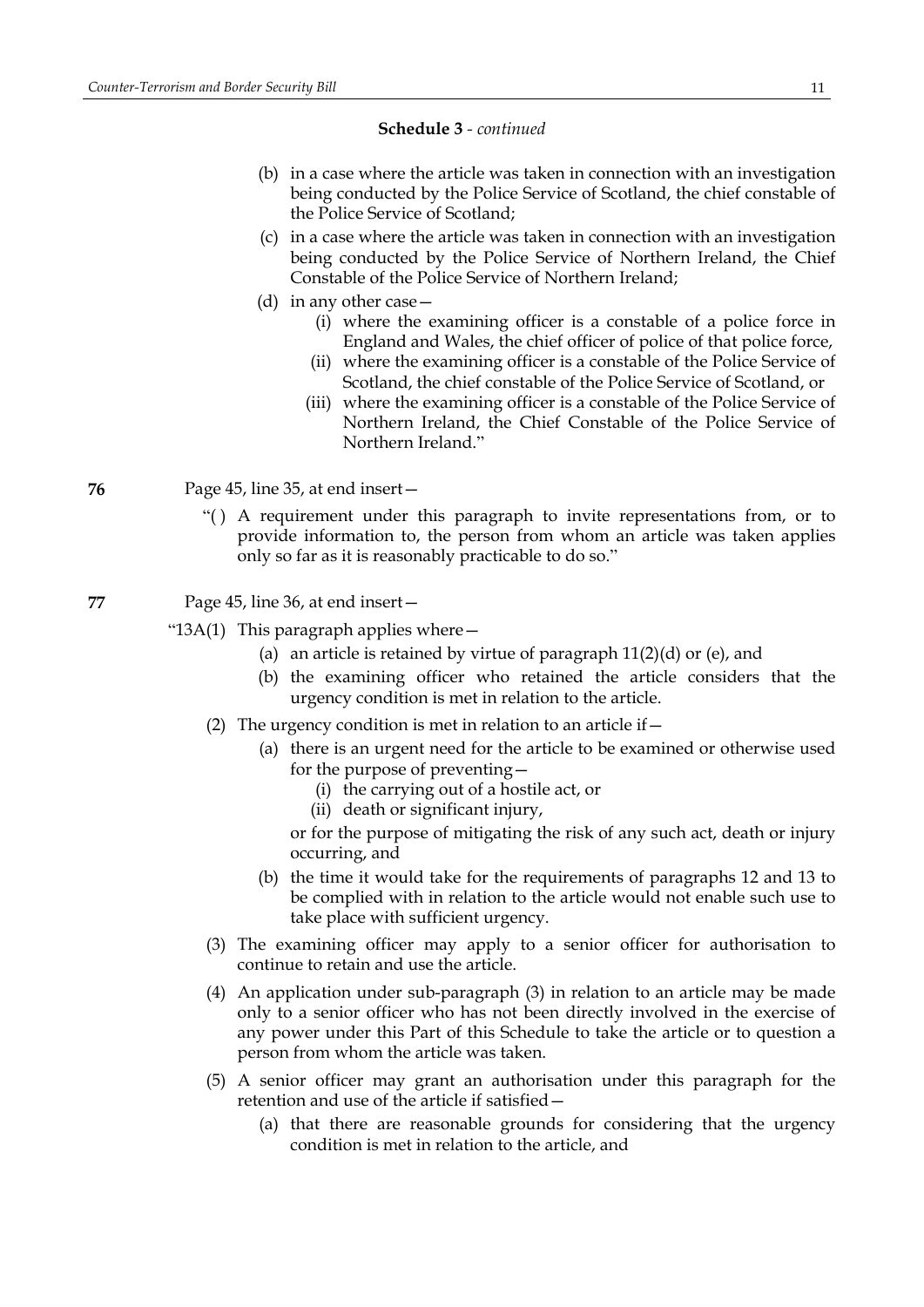- (b) in the case of an article that consists of or includes confidential material, that—
	- (i) arrangements are in place that are sufficient for ensuring that the material is retained securely, and
	- (ii) the material will be used only so far as necessary and proportionate for a purpose mentioned in sub-paragraph (2)(a).
- (6) An authorisation under this paragraph—
	- (a) must be recorded in writing;
	- (b) may be granted subject to whatever conditions the senior officer thinks appropriate.
- (7) Paragraphs 13B and 13C contain further provision about authorisations granted under this paragraph.
- (8) In this paragraph—

"confidential material" has the meaning given by paragraph 12(10) and  $(11)$ :

"senior officer" means—

- (a) where the examining officer is a constable, another constable of at least the rank of superintendent,
- (b) where the examining officer is an immigration officer, an immigration officer of a higher grade than the examining officer, and
- (c) where the examining officer is a customs officer, a customs officer of a higher grade than the examining officer.
- 13B If a senior officer grants an authorisation under paragraph 13A, the examining
- (1) officer who applied for the authorisation must inform the Investigatory Powers Commissioner and each affected party of its grant.
- (2) The information required under sub-paragraph (1) must be given as soon as reasonably practicable and in any event within 24 hours after the grant of the authorisation.
- (3) An affected party may make representations to the Commissioner about how the Commissioner should proceed under paragraph 13C in respect of an authorisation granted under paragraph 13A.
- (4) Representations under sub-paragraph (3) must be made in writing no later than the end of two working days beginning with the first working day after the day on which the authorisation is granted.
- (5) The information provided under sub-paragraph (1) must include an explanation of the right to make representations in writing and the time by which they must be made.
- (6) The Commissioner must have regard to any representations received before the end of the time mentioned in sub-paragraph (4) in determining how to proceed under paragraph 13C.
- (7) The requirement under this paragraph to provide information to the person from whom an article was taken applies only so far as it is reasonably practicable to do so.
- (8) In this paragraph and paragraph 13C—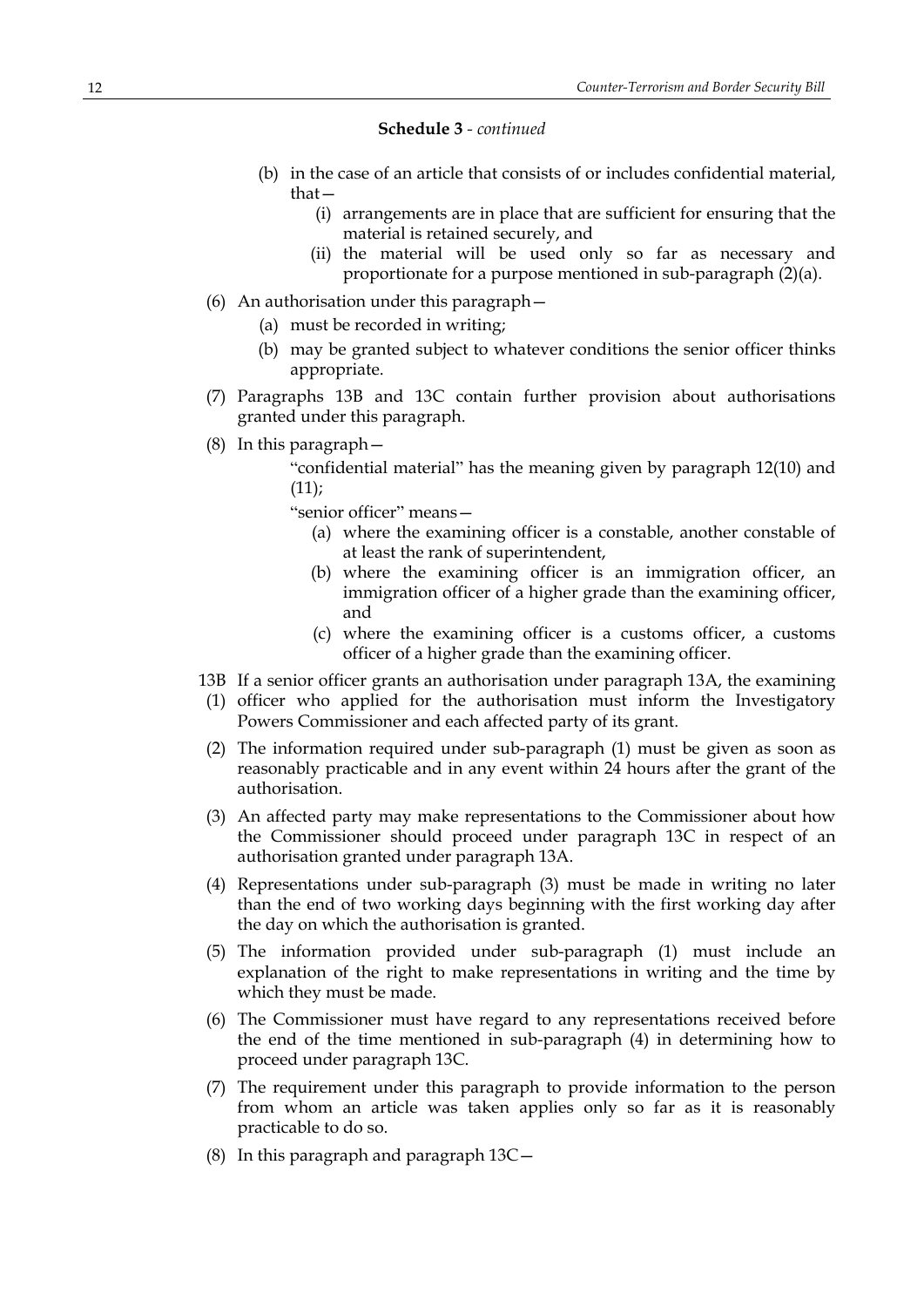"affected party" has the meaning given by paragraph 13(3);

"working day" means a day other than a Saturday, a Sunday, Christmas Day, Good Friday or a day which is a bank holiday under the Banking and Financial Dealings Act 1971 in the part of the United Kingdom in which the authorisation is granted.

- 13C This paragraph applies after the Investigatory Powers Commissioner has
- (1) considered any representations made about an authorisation in accordance with paragraph 13B.
- (2) The Commissioner must—
	- (a) approve the grant of the authorisation, or
	- (b) cancel the authorisation.
- (3) A decision under sub-paragraph (2) must be made—
	- (a) after the end of the time for making representations referred to in paragraph 13B(4), and
	- (b) before the end of three working days beginning with the first working day after the day on which the authorisation is granted.
- (4) If the decision under sub-paragraph (2) is to approve the grant of the authorisation, the retention and use of the article may continue in accordance with the conditions on which the authorisation was granted (subject to any further conditions or variation of the existing conditions that the Commissioner specifies).
- (5) If the decision under sub-paragraph (2) is to cancel the authorisation, any further use of the article must stop as soon as possible.
- (6) If the Commissioner cancels the authorisation the Commissioner may direct that the article—
	- (a) is destroyed, or
	- (b) is returned to the person from whom it was taken,

and the Commissioner may further direct that all reasonable steps are taken to secure that any information derived from the article is destroyed.

- (7) Sub-paragraphs (5) and (6) do not apply if the article is further retained under a power conferred by paragraph 11(2)(b) or (c).
- (8) The Commissioner must inform each affected party of the Commissioner's decision under sub-paragraph (2).
- (9) The requirement under this paragraph to provide information to the person from whom the article was taken applies only so far as it is reasonably practicable to do so.
- (10) Where a Judicial Commissioner, other than the Investigatory Powers Commissioner, exercises a function under this paragraph in relation to an article, an affected party may ask the Investigatory Powers Commissioner to decide whether to approve the way in which the function was exercised.
- (11) Nothing in this paragraph affects the lawfulness of—
	- (a) anything done under an authorisation before it is cancelled;
	- (b) if anything is in the process of being done under an authorisation when it is cancelled—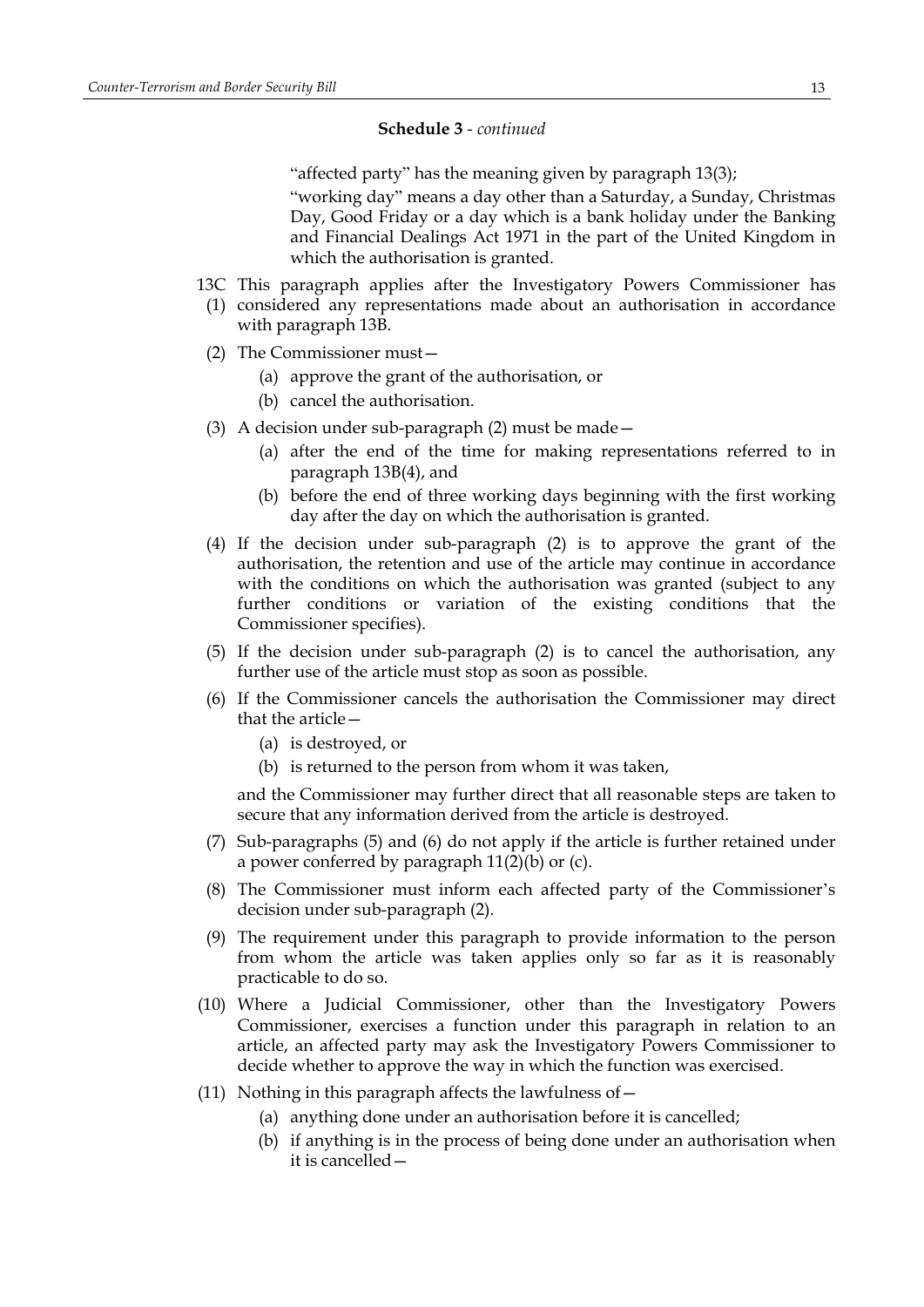- (i) anything done before that thing could be stopped, or
- (ii) anything done which it is not reasonably practicable to stop."
- **78** Page 46, line 15, at end insert ", other than a copy in respect of which an authorisation is granted under paragraph 15B"
- **79** Page 46, line 45, leave out sub-paragraph (10)
- **80** Page 47, leave out line 4

#### EARL ATTLEE

- **81** Page 47, line 6, at end insert—
	- "( ) Before proceeding under this paragraph in relation to an article, the Commissioner—
		- (a) must invite each affected party to make representations about how the Commissioner should proceed under this paragraph, and
		- (b) must have regard to any representations made by an affected party."

## BARONESS WILLIAMS OF TRAFFORD

- **82** Page 47, line 6, at end insert—
	- "15A(1) Before proceeding under paragraph 15 in relation to a copy, the Commissioner—
		- (a) must invite each affected party to make representations, before the end of whatever period the Commissioner may specify, about how the Commissioner should proceed under that paragraph, and
		- (b) must have regard to any representations made by an affected party before the end of that period.
		- (2) Where a Judicial Commissioner, other than the Investigatory Powers Commissioner, exercises a function under paragraph 15 in relation to a copy, an affected party may ask the Investigatory Powers Commissioner to decide whether to approve the way in which the function was exercised.
		- (3) Each of the following is an "affected party" for the purposes of this paragraph—
			- (a) where the examining officer is a constable, the responsible chief officer,
			- (b) the Secretary of State, and
			- (c) the person from whom the article was taken from which the copy was made.
		- (4) In sub-paragraph (3) "responsible chief officer" means—
			- (a) in a case where the copy was made in connection with an investigation being conducted by a police force in England and Wales, the chief officer of police of that police force;
			- (b) in a case where the copy was made in connection with an investigation being conducted by the Police Service of Scotland, the chief constable of the Police Service of Scotland;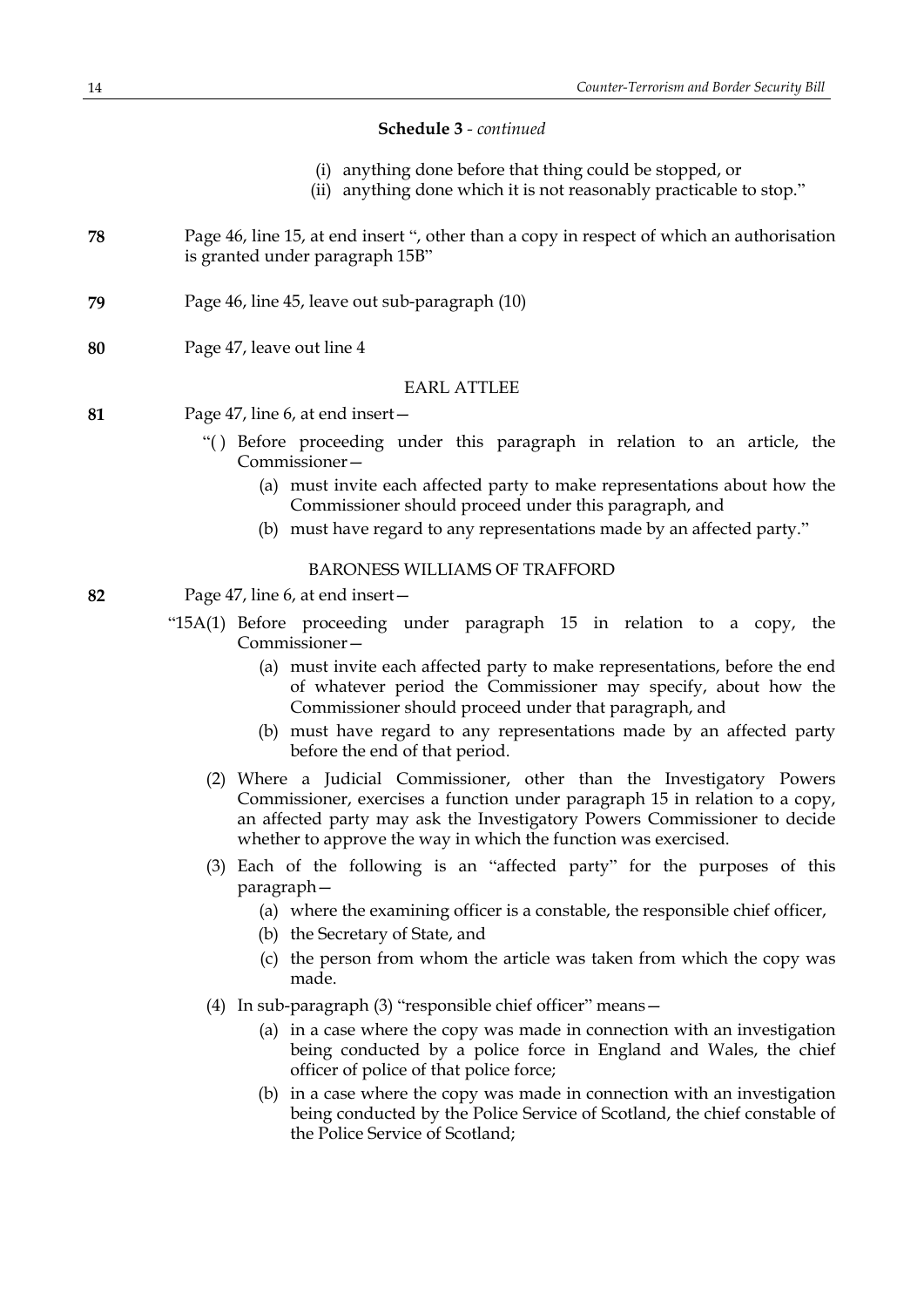- (c) in a case where the copy was made in connection with an investigation being conducted by the Police Service of Northern Ireland, the Chief Constable of the Police Service of Northern Ireland;
- (d) in any other case—
	- (i) where the examining officer is a constable of a police force in England and Wales, the chief officer of police of that police force,
	- (ii) where the examining officer is a constable of the Police Service of Scotland, the chief constable of the Police Service of Scotland, or
	- (iii) where the examining officer is a constable of the Police Service of Northern Ireland, the Chief Constable of the Police Service of Northern Ireland.
- (5) Sub-paragraph (6) applies where—
	- (a) a direction for the destruction of a copy is given under paragraph 15, or
	- (b) authorisation for the retention and use of a copy is granted under that paragraph.
- (6) The Commissioner must inform the person from whom the article was taken from which the copy was made that—
	- (a) a direction to destroy the copy has been given, or
	- (b) (as the case may be) authorisation to retain and use the copy has been granted (and in this case the Commissioner must provide details of any conditions subject to which that authorisation was granted).
- (7) A requirement under this paragraph to invite representations from, or to provide information to, the person from whom an article was taken from which a copy was made applies only so far as it is reasonably practicable to do so.
- (8) Representations under sub-paragraph (1) must be made in writing.
- 15B(1) This paragraph applies where  $-$ 
	- (a) a copy consisting of or including confidential material is retained by virtue of paragraph  $14(3)(d)$  or (e), and
	- (b) the examining officer who retained the copy considers that the urgency condition is met in relation to the copy.
	- (2) The urgency condition is met in relation to a copy if  $-$ 
		- (a) there is an urgent need for the copy to be examined or otherwise used for the purpose of preventing—
			- (i) the carrying out of a hostile act, or
			- (ii) death or significant injury,
			- or for the purpose of mitigating the risk of any such act, death or injury occurring, and
		- (b) the time it would take for the requirements of paragraphs 15 and 15A to be complied with in relation to the copy would not enable such use to take place with sufficient urgency.
	- (3) The examining officer may apply to a senior officer for authorisation to continue to retain and use the copy.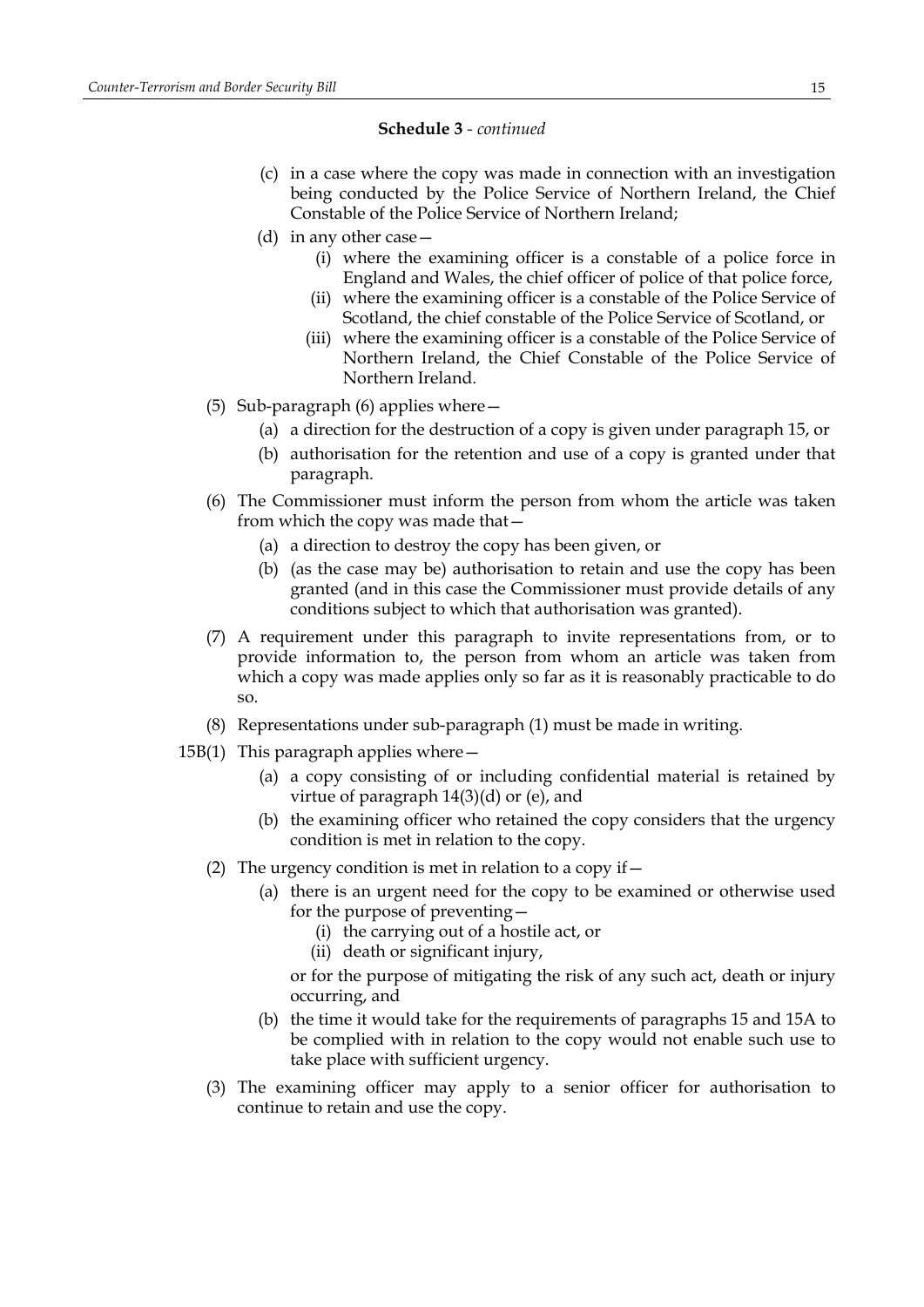- (4) An application under sub-paragraph (3) in relation to a copy may be made only to a senior officer who has not been directly involved in the exercise of any power under this Part of this Schedule to make the copy or to question a person from whom the article was taken from which the copy was made.
- (5) A senior officer may grant an authorisation under this paragraph for the retention and use of a copy if satisfied that—
	- (a) there are reasonable grounds for considering that the urgency condition is met in relation to the copy,
	- (b) arrangements are in place that are sufficient for ensuring that confidential material contained in the copy is retained securely, and
	- (c) the material will be used only so far as necessary and proportionate for a purpose mentioned in sub-paragraph (2)(a).
- (6) An authorisation under this paragraph—
	- (a) must be recorded in writing;
	- (b) may be granted subject to whatever conditions the senior officer thinks appropriate.
- (7) Paragraphs 15C and 15D contain further provision about authorisations granted under this paragraph.
- (8) In this paragraph—

"confidential material" has the meaning given by paragraph 12(10) and  $(11)$ :

"senior officer" means—

- (a) where the examining officer is a constable, another constable of at least the rank of superintendent,
- (b) where the examining officer is an immigration officer, an immigration officer of a higher grade than the examining officer, and
- (c) where the examining officer is a customs officer, a customs officer of a higher grade than the examining officer.
- 15C(1) If a senior officer grants an authorisation under paragraph 15B, the examining officer who applied for the authorisation must inform the Investigatory Powers Commissioner and each affected party of its grant.
	- (2) The information required under sub-paragraph (1) must be given as soon as reasonably practicable and in any event within 24 hours after the grant of the authorisation.
	- (3) An affected party may make representations to the Commissioner about how the Commissioner should proceed under paragraph 15D in respect of an authorisation granted under paragraph 15B.
	- (4) Representations under sub-paragraph (3) must be made in writing no later than the end of two working days beginning with the first working day after the day on which the authorisation is granted.
	- (5) The information provided under sub-paragraph (1) must include an explanation of the right to make representations in writing and the time by which they must be made.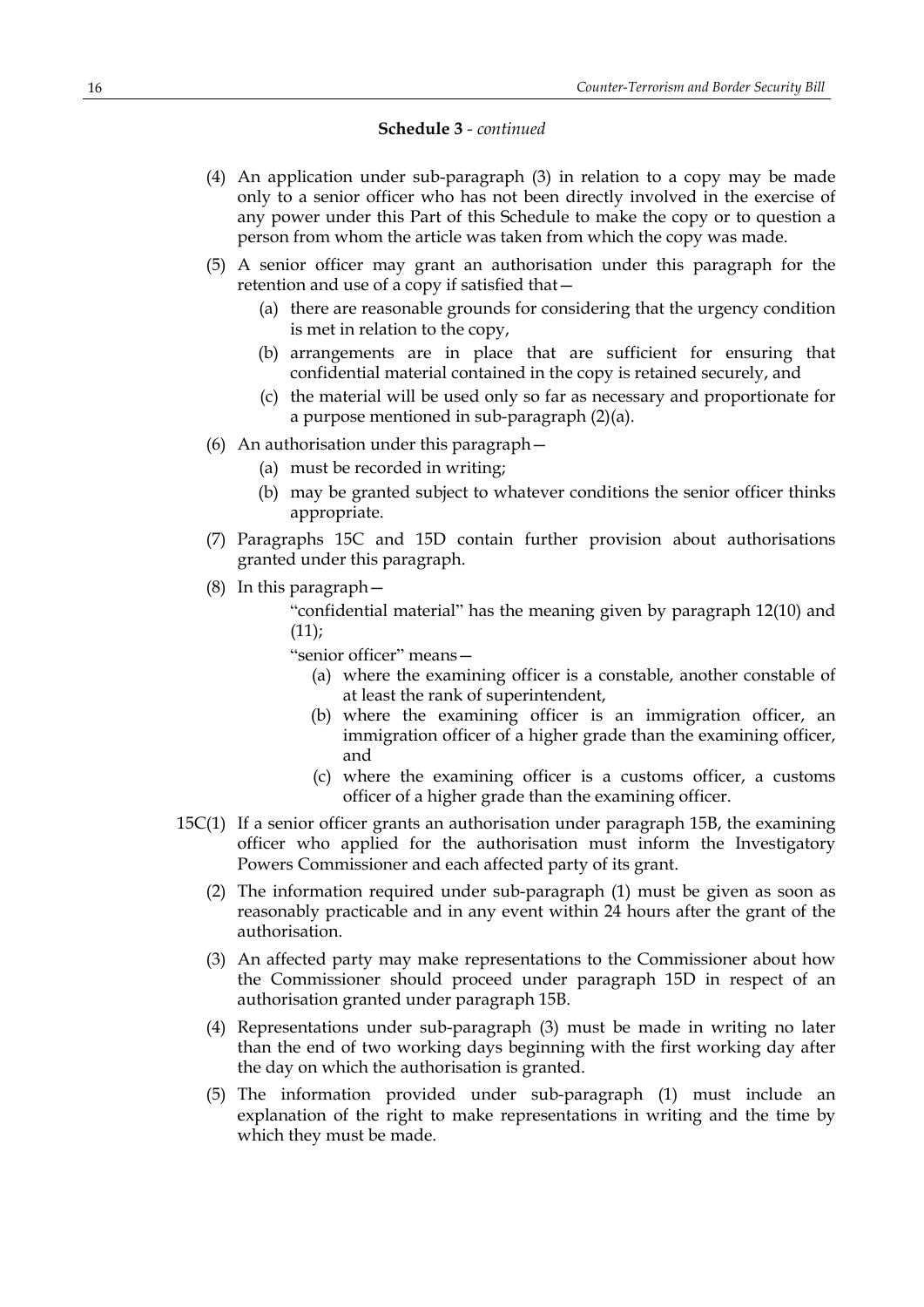- (6) The Commissioner must have regard to any representations made before the end of the time mentioned in sub-paragraph (4) in determining how to proceed under paragraph 15D.
- (7) The requirement under this paragraph to provide information to the person from whom an article was taken from which the copy was made applies only so far as it is reasonably practicable to do so.
- (8) In this paragraph and paragraph 15D—

"affected party" has the meaning given by paragraph 15A(3); "working day" means a day other than a Saturday, a Sunday, Christmas Day, Good Friday or a day which is a bank holiday under the Banking and Financial Dealings Act 1971 in the part of the United Kingdom in which the authorisation is granted.

- 15D(1) This paragraph applies after the Investigatory Powers Commissioner has considered any representations made about an authorisation in accordance with paragraph 15C.
	- (2) The Commissioner must—
		- (a) approve the grant of the authorisation, or
		- (b) cancel the authorisation.
	- (3) A decision under sub-paragraph (2) must be made—
		- (a) after the end of the period for making representations referred to in paragraph 15C(4), and
		- (b) before the end of three working days beginning with the first working day after the day on which the authorisation is granted.
	- (4) If the decision under sub-paragraph (2) is to approve the grant of the authorisation, the retention and use of the copy may continue in accordance with the conditions on which the authorisation was granted (subject to any further conditions or variation of the existing conditions that the Commissioner specifies).
	- (5) If the decision under sub-paragraph (2) is to cancel the authorisation, any further use of the copy must stop as soon as possible.
	- (6) If the Commissioner cancels the authorisation the Commissioner may direct that—
		- (a) the copy is destroyed, and
		- (b) all reasonable steps are taken to secure that any information derived from the copy is also destroyed.
	- (7) Sub-paragraphs (5) and (6) do not apply if the copy is further retained under a power conferred by paragraph 14(3)(b) or (c).
	- (8) The Commissioner must inform each affected party of the Commissioner's decision under sub-paragraph (2).
	- (9) The requirement under this paragraph to provide information to the person from whom the article was taken from which the copy was made applies only so far as it is reasonably practicable to do so.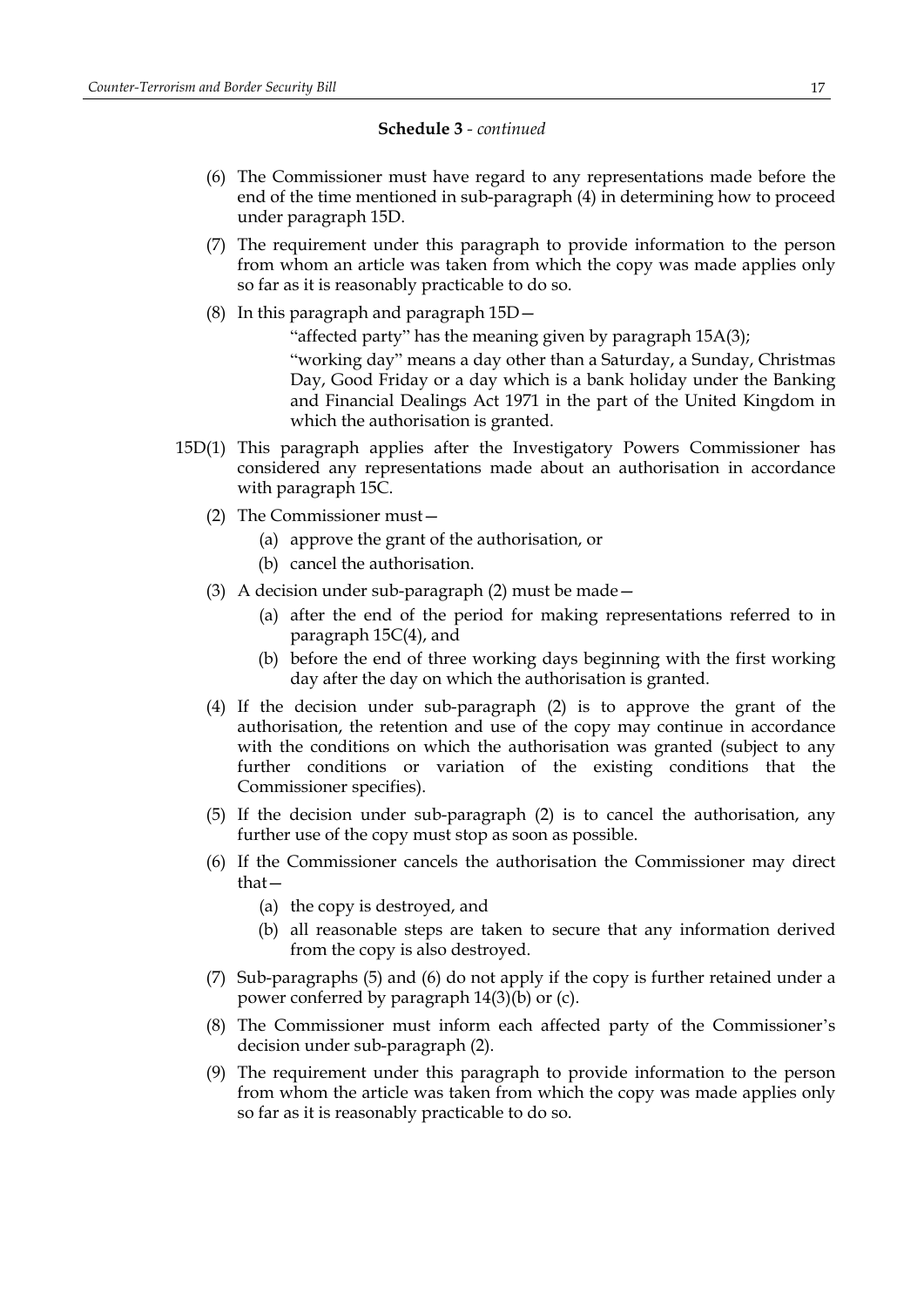|                                  | (10) Where a Judicial Commissioner, other than the Investigatory Powers<br>Commissioner, exercises a function under this paragraph in relation to a copy,<br>an affected party may ask the Investigatory Powers Commissioner to decide<br>whether to approve the way in which the function was exercised. |  |
|----------------------------------|-----------------------------------------------------------------------------------------------------------------------------------------------------------------------------------------------------------------------------------------------------------------------------------------------------------|--|
|                                  | (11) Nothing in this paragraph affects the lawfulness of $-$                                                                                                                                                                                                                                              |  |
|                                  | (a) anything done under an authorisation before it is cancelled;                                                                                                                                                                                                                                          |  |
|                                  | (b) if anything is in the process of being done under an authorisation when<br>it is cancelled -                                                                                                                                                                                                          |  |
|                                  | anything done before that thing could be stopped, or<br>(i)<br>(ii) anything done which it is not reasonably practicable to stop."                                                                                                                                                                        |  |
|                                  | <b>BARONESS HAMWEE</b><br><b>LORD PADDICK</b>                                                                                                                                                                                                                                                             |  |
| 83                               | Page 49, line 19, at end insert –                                                                                                                                                                                                                                                                         |  |
|                                  | "() The detainee shall be informed of the rights in sub-paragraph (1) when<br>first detained."                                                                                                                                                                                                            |  |
| 84                               | Page 49, line 43, leave out paragraph (b)                                                                                                                                                                                                                                                                 |  |
| 85                               | Page 50, line 29, leave out paragraph 26                                                                                                                                                                                                                                                                  |  |
|                                  | <b>LORD ROSSER</b><br><b>LORD KENNEDY OF SOUTHWARK</b>                                                                                                                                                                                                                                                    |  |
| 86                               | Page 50, line 31, leave out "and hearing" and insert "but not hearing"                                                                                                                                                                                                                                    |  |
|                                  | <b>BARONESS HAMWEE</b><br><b>LORD PADDICK</b>                                                                                                                                                                                                                                                             |  |
| 87                               | Page 53, line 12, at end insert –                                                                                                                                                                                                                                                                         |  |
|                                  | "() The detainee shall be informed of the rights in sub-paragraph (1) when<br>first detained."                                                                                                                                                                                                            |  |
| 88                               | Page 54, line 12, leave out paragraph 32                                                                                                                                                                                                                                                                  |  |
|                                  | BARONESS JONES OF MOULSECOOMB                                                                                                                                                                                                                                                                             |  |
|                                  | <b>LORD PADDICK</b><br>LORD MARKS OF HENLEY-ON-THAMES                                                                                                                                                                                                                                                     |  |
|                                  | The above-named Lords give notice of their intention to oppose the Question that Schedule 3 be<br>the Third Schedule to the Bill.                                                                                                                                                                         |  |
| Clause 26                        |                                                                                                                                                                                                                                                                                                           |  |
| <b>BARONESS HOWE OF IDLICOTE</b> |                                                                                                                                                                                                                                                                                                           |  |
| 89                               | Page 25, line 30, at beginning insert "Subject to subsection (2A), "                                                                                                                                                                                                                                      |  |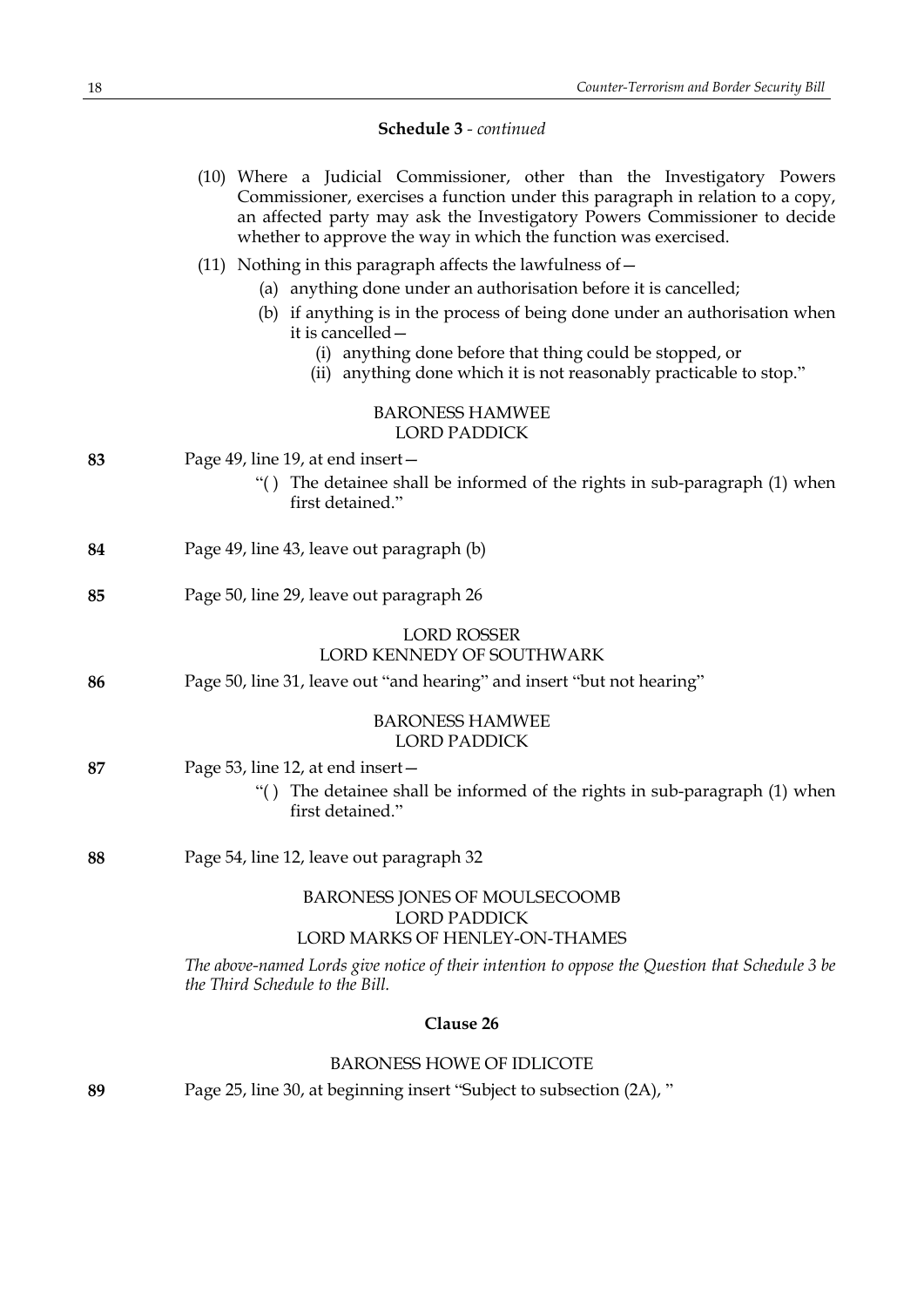## **Clause 26** *- continued*

# LORD ROSSER LORD KENNEDY OF SOUTHWARK

**90** Page 25, line 37, at end insert—

"( ) Section 2(4) comes into force after the Secretary of State has performed the duty to consult under section 2(5) or two months after the passing of this Act, whichever is the later."

#### BARONESS HOWE OF IDLICOTE

**91** Page 25, line 37, at end insert—

"(2A) Before any of the provisions of this Act other than those which come into force on its passing can come into force, the Secretary of State must revise the existing guidance and strategies relating to counter-terrorism activities, including guidance issued under section 29 of the Counter-Terrorism and Security Act 2015, and lay all sets of the revised guidance before both Houses of Parliament."